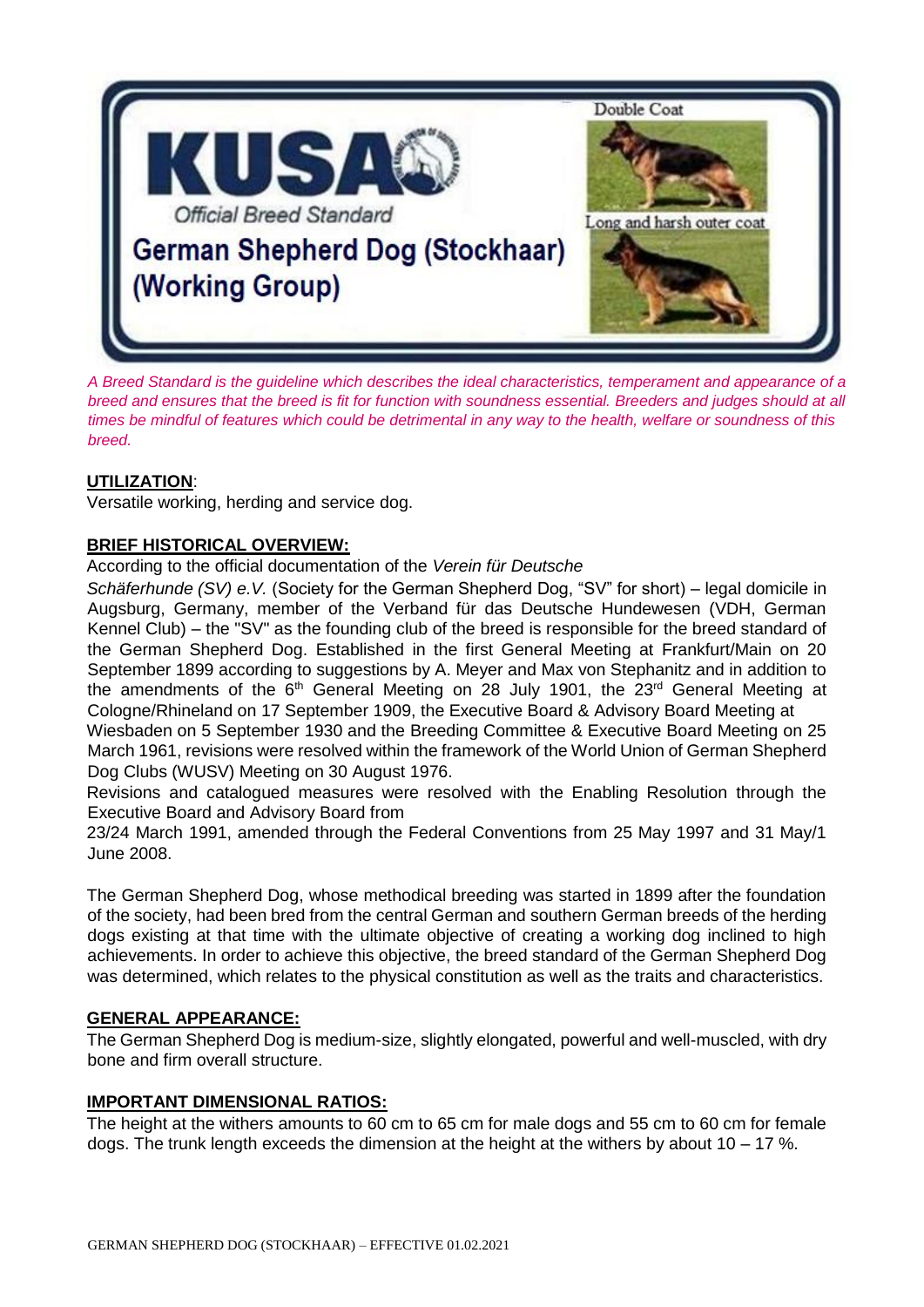# **CHARACTER:**

The German Shepherd Dog must be well-balanced (with strong nerves) in terms of character, selfassured, absolutely natural and (except for a stimulated situation) good-natured as well as attentive and willing to please. He must possess instinctive behaviour, resilience and self-assurance in order to be suitable as a companion, guard, protection, service and herding dog.

### **HEAD:**

The head is wedge-shaped, and in proportion to the body size (length about 40 % at the height at the withers), without being plump or too elongated, dry in the overall appearance and moderately broad between the ears. Seen from the front and side, the forehead is only slightly arched and without any or with only a slightly indicated middle furrow.

The ratio from the cranial region to the facial region is 50 % to 50 %. The width of the cranial region more or less corresponds to the length of the cranial region. The cranial region (seen from above) tapers evenly towards the nasal bridge with gradually sloping, not sharply depicted stop in the wedge-shaped facial region (foreface) of the head. Upper and lower jaws are powerfully developed.

The nasal dorsum is straight, any dip or bulge is undesirable. The lips are taut, close well and are of dark colouring.

**The nose** must be black.

**The teeth** must be strong, healthy and complete (42 teeth according to the dental formula). The German Shepherd Dog has a scissor bite, i.e. the incisors must interlock like scissors, whereby the incisors of the upper jaw overlap those of the lower jaw. Occlusal overlay, overbite and retrusive occlusion as well as larger spaces between the teeth (gaps) are faulty. The straight dental ridge of the incisors is also faulty. The jaw bones must be strongly developed so that the teeth can be deeply embedded in the dental ridge.

**THE EYES** are of medium size, almond-shaped, slightly slanted and not protruding. The colour of the eyes

should be as dark as possible. Light, piercing eyes are undesirable since they impair the dog's impression.

### **EARS:**

The German Shepherd Dog has erect ears of medium size, which are carried upright and aligned (not drawnin laterally); they are pointed and with the auricle facing forward.

Tipped ears and drooping ears are faulty. Ears carried rearward when moving or in relaxed position are not faulty.

### **NECK:**

The neck should be strong, well-muscled and without loose neck skin (dewlap). The angulation towards the trunk (horizontal) amounts to approx. 45 %.

### **BODY:**

**The upper line** runs from the base of the neck via the high, long withers and via the straight back towards the slightly sloping croup, without visible interruption. The back is moderately long, firm, strong and wellmuscled. The loin is broad, short, strongly developed and well-muscled. The croup should be long and slightly sloping (approx 23° to the horizontal) and the upper line should merge into the base of the tail without interruption.

**The chest** should be moderately broad, the lower chest as long and pronounced as possible. The depth of the chest should amount to approx. 45 % to 48 % of the height at the withers.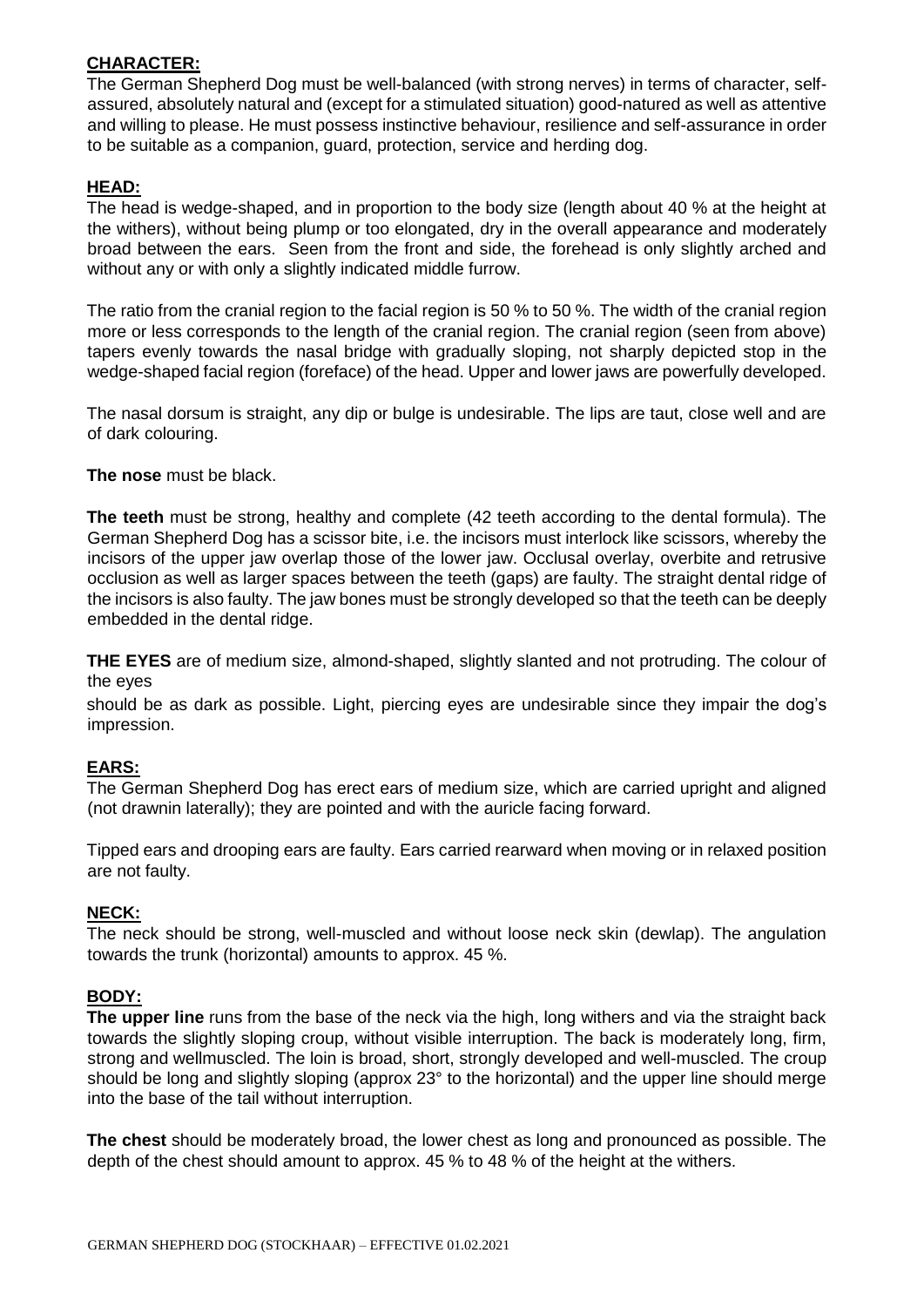**The ribs** should feature a moderate curvature; a barrel-shaped chest is just as faulty as flat ribs.

**The tail** extends at least to the hock, but not beyond the middle of the hind pastern. It has slightly longer hair on the underside and is carried hanging downward in a gentle curve, whereby in a state of excitement and in motion it is raised and carried higher, but not beyond the horizontal. Operative corrections are forbidden.

### **LIMBS**

### FOREQUARTERS

**The forelimbs** are straight when seen from all sides, and absolutely parallel when seen from the front.

**Shoulder blade and upper arm** are of equal length, and firmly attached to the trunk by means of powerful musculature. The angulation from shoulder blade and upper arm is ideally 90°, but generally up to 110°.

**The elbows** may not be turned out either while standing or moving, and also not pushed in. The forearms are straight when seen from all sides, and absolutely parallel to each other, dry and firmly muscled. The pastern has a length of approx. 1/3 of the forearm, and has an angle of approx. 20° to 22° to the forearm. A slanted pastern (more than 22°) as well as a steep pastern (less than 20°) impairs the suitability for work, particularly the stamina.

**The paws** are rounded, well-closed and arched; the soles are hard, but not brittle. The nails are strong and of dark colour.

#### HINDQUARTERS

The position of **hind legs** is slightly backwards, whereby the hind limbs are parallel to each other when seen from the rear. Upper leg and lower leg are of approximately the same length and form an angle of approx. 120°; the legs are strong and well-muscled.

The **hocks** are strongly developed and firm; the hind pastern stands vertically under the hock.

The **paws** are closed, slightly arched; the pads are hard and of dark colour; the nails are strong, arched and also of dark colour.

### **GAIT:**

The German Shepherd Dog is a trotter. The limbs must be coordinated in length and angulations so that the dog can shift the hindquarters towards the trunk without any essential change of the top line and can reach just as far with the forelimbs. Any tendency towards over-angulation of the hindquarters reduces the stability and the stamina, and thereby the working ability.

Correct body proportions and angulations results in a gait that is farreaching and flat over the ground which conveys the impression of effortless forward movements. The head pushed forward and the slightly raised tail result in a consistent, smooth trot showing a gently curved, uninterrupted upper line from the ear tips over the neck and back to the end of the tail.

### **SKIN:**

The skin is (loosely) fitting, but without forming any folds.

### **COAT:**

### HAIR TEXTURE

Hair: The German Shepherd Dog is bred in the hair varieties double coat and long and harsh outer coat – both with undercoat.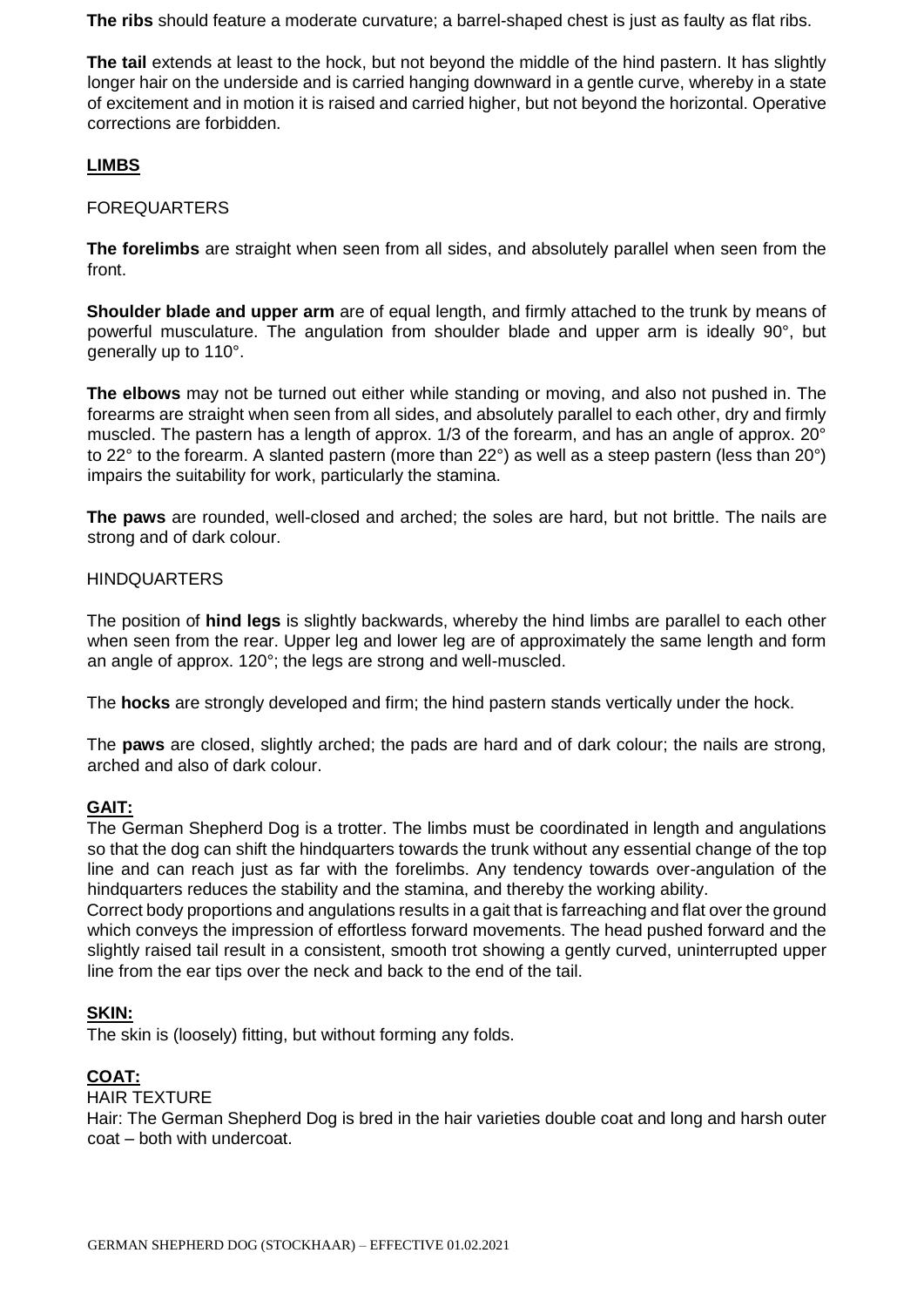### Double coat:

The guard hair should be as dense as possible, particularly harsh and close fitting: short on the head, including the inside of the ears, short on the front side of the legs, paws and toes, somewhat longer and more strongly covered in hair on the neck. On the back side of the legs the hair extends to the carpal joint or the hock; it forms moderate 'trousers' on the back side of the haunches.

Long and harsh outer coat:

The guard hair should be long, soft and not close fitting, with tufts on the ears and legs, bushy trousers and bushy tail with downward formation of tuft. Short on the head, including the inside of the ears, on the front side of the legs, on the paws and toes, somewhat longer and more strongly covered in hair on the neck, almost forming a mane.

On the back side of the legs the hair extends to the carpal joint or the hock and forms clear trousers on the back side of the haunches.

# **COLOURS:**

Colours are black with reddish-brown, brown and yellow to light grey markings; single-coloured black, grey with darker shading, black saddle and mask. Unobtrusive, small white marks on chest as well as very light colour on insides are permissible, but not desirable. The tip of the nose must be black in all colours. Dogs with lack of mask, light to piercing eye colour, as well as with light to whitish markings on the chest and the insides, pale nails and red tip of tail are considered to be lacking in pigmentation. The undercoat shows a light greyish tone. The colour white is not allowed.

### **SIZE/WEIGHT:**

Male dogs: Height at the withers: 60cm to 65cm Weight: 30kg to 40kg

Female dogs: Height at the withers: 55cm to 60cm Weight: 22kg to 32kg

# **FAULTS**:

Any departure from the foregoing points should be considered a fault and the seriousness with which the fault should be regarded should be in exact proportion to its degree and its effect upon the health and welfare of the dog.

### **SERIOUS FAULTS:**

Deviations from the above-described breed characteristics which impair the working capability. Faulty ears: ears set too low laterally, tipped ears, inward constricted ears, ears not firm Considerable pigment deficiencies. Severely impaired overall stability.

### **DENTAL FAULTS:**

All deviations from scissor bite and dental formula insofar as it does not involve eliminating faults (see the following)

### **DISQUALIFYING FAULTS:**

- a) Dogs with weak character and weak nerves which bite
- b) Any dog clearly showing physical or behavioural abnormalities.
- c) Monorchid or cryptorchid dogs as well as dogs with clearly dissimilar or atrophied testicles d) Dogs with disfiguring ears or tail faults